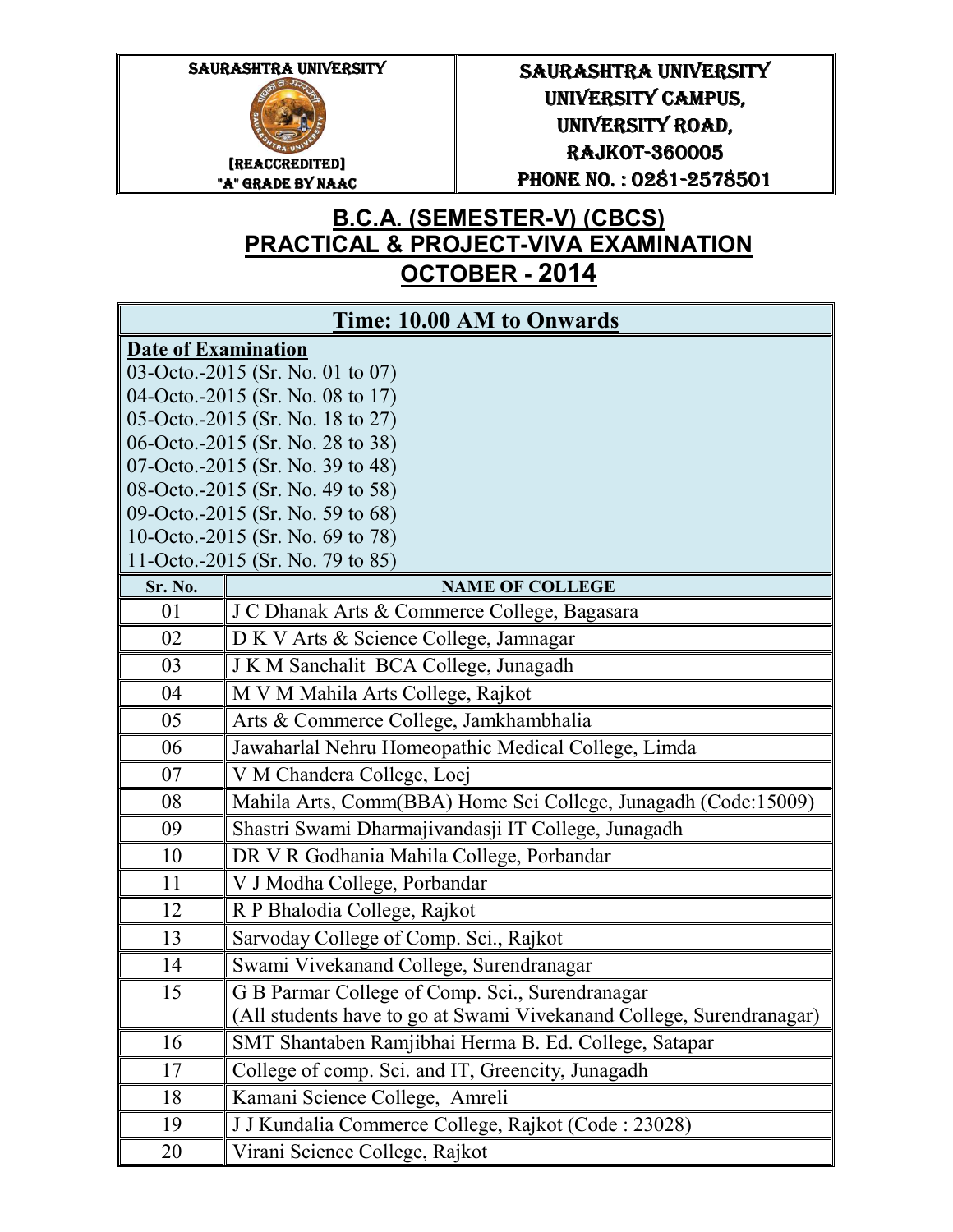| <b>Time: 10.00 AM to Onwards</b>                                     |                                                                |  |
|----------------------------------------------------------------------|----------------------------------------------------------------|--|
| <b>Date of Examination</b>                                           |                                                                |  |
| 03-Octo.-2015 (Sr. No. 01 to 07)                                     |                                                                |  |
|                                                                      | 04-Octo.-2015 (Sr. No. 08 to 17)                               |  |
| 05-Octo.-2015 (Sr. No. 18 to 27)                                     |                                                                |  |
| 06-Octo.-2015 (Sr. No. 28 to 38)                                     |                                                                |  |
| 07-Octo.-2015 (Sr. No. 39 to 48)<br>08-Octo.-2015 (Sr. No. 49 to 58) |                                                                |  |
| 09-Octo.-2015 (Sr. No. 59 to 68)                                     |                                                                |  |
| 10-Octo.-2015 (Sr. No. 69 to 78)                                     |                                                                |  |
|                                                                      | 11-Octo.-2015 (Sr. No. 79 to 85)                               |  |
| 21                                                                   | Satyaprakash College, Rajkot                                   |  |
| 22                                                                   | Matrumandir BSW College, Rajkot                                |  |
| 23                                                                   | Veraval Edu. Soc. BBA College, Veraval                         |  |
| 24                                                                   | J K Ram Arts & Commerce College, Veraval                       |  |
| 25                                                                   | Sagar Edu. Trust Sanchalit Shri Saurabh Arts College, Gadu     |  |
| 26                                                                   | Shastri Swami Dharmajivandasji B.Ed. College, Taravada         |  |
| 27                                                                   | J S Parmar College, Kodinar                                    |  |
| 28                                                                   | Vidyasagar College, Jamnagar                                   |  |
| 29                                                                   | G K & C K Bosamia College, Jetpur                              |  |
| 30                                                                   | Somnath Edu. Trust Arts College, Kodinar                       |  |
| 31                                                                   | M J Kundalia Mahila Arts & Commerce College, Rajkot            |  |
| 32                                                                   | Geetanjali College of Comp. Sci., Rajkot                       |  |
| 33                                                                   | Saraswati College, Gir-Gadhada                                 |  |
| 34                                                                   | A R Bhatt Comp. Sci. College, Una                              |  |
| 35                                                                   | Shastri Swami Dharmaprasaddasji B.Ed. College, Una             |  |
|                                                                      | (All students have to go at A R Bhatt Comp. Sci. College, Una) |  |
| 36                                                                   | Smt. V B Nandola College, Bhacha - Una                         |  |
| 37                                                                   | Shri Mirambika College of Education, Haripar - Rajkot          |  |
| 38                                                                   | Veraval Mahila College, Veraval                                |  |
| 39                                                                   | K P Dholakia Info. Mahila College, Amreli                      |  |
| 40                                                                   | P S Hirpara Mahila College, Jetpur                             |  |
| 41                                                                   | Kampani Arts & Commerce College, Mangrol                       |  |
| 42                                                                   | Kansagra Mahila College, Rajkot                                |  |
| 43                                                                   | T N Rao College, Rajkot                                        |  |
| 44                                                                   | Shipra College of Comp. Sci., Rajkot                           |  |
| 45                                                                   | Sanskruti College of Mgmt. & IT, Surendranagar                 |  |
| 46                                                                   | S J Varmora Mahila College, Wadhwan                            |  |
| 47                                                                   | Bhimani & Gevaria BCA College, Amrapar(Dhanani)                |  |
| 48                                                                   | Arts College, Derdi-Kumbhaji                                   |  |
| 49                                                                   | H L Patel Arts & Commerce College, Bhayavadar                  |  |
| 50                                                                   | H J Doshi Info. Tech. College, Jamnagar                        |  |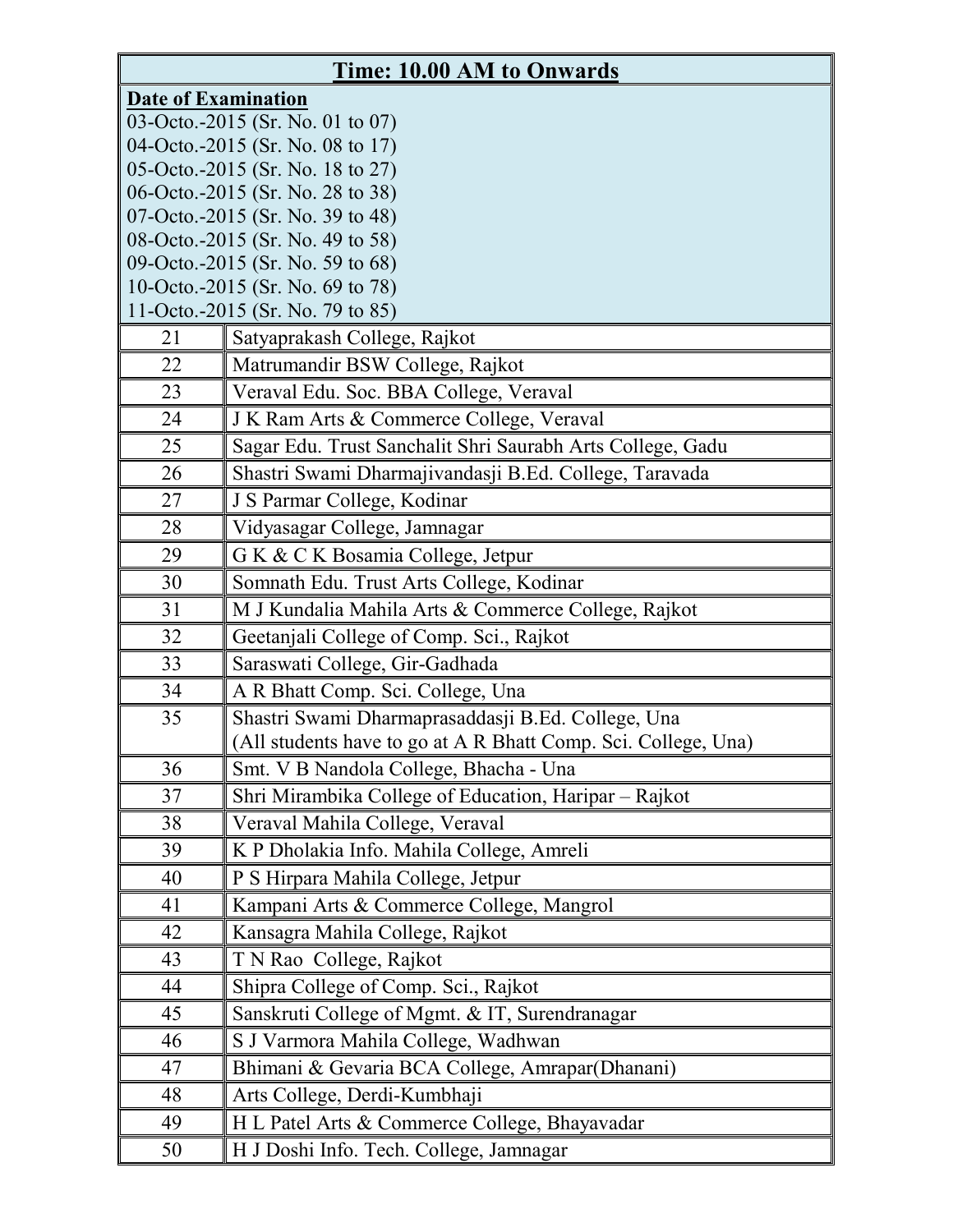| <b>Time: 10.00 AM to Onwards</b>                                     |                                                                  |  |
|----------------------------------------------------------------------|------------------------------------------------------------------|--|
| <b>Date of Examination</b>                                           |                                                                  |  |
| 03-Octo.-2015 (Sr. No. 01 to 07)                                     |                                                                  |  |
|                                                                      | 04-Octo.-2015 (Sr. No. 08 to 17)                                 |  |
| 05-Octo.-2015 (Sr. No. 18 to 27)                                     |                                                                  |  |
| 06-Octo.-2015 (Sr. No. 28 to 38)                                     |                                                                  |  |
| 07-Octo.-2015 (Sr. No. 39 to 48)<br>08-Octo.-2015 (Sr. No. 49 to 58) |                                                                  |  |
| 09-Octo.-2015 (Sr. No. 59 to 68)                                     |                                                                  |  |
| 10-Octo.-2015 (Sr. No. 69 to 78)                                     |                                                                  |  |
|                                                                      | 11-Octo.-2015 (Sr. No. 79 to 85)                                 |  |
| 51                                                                   | Brahmanand Inst. of Tech. Edu., Champarda                        |  |
| 52                                                                   | Future Computer Science College, Junagadh                        |  |
| 53                                                                   | Hari Vandana College, Rajkot                                     |  |
| 54                                                                   | Vivekanand College of Comp. Sci., Rajkot                         |  |
| 55                                                                   | Glorious College, Rajkot                                         |  |
| 56                                                                   | Geetanjali College of IT & Mgmt., Rajkot                         |  |
| 57                                                                   | Saurashtra College, Atkot                                        |  |
| 58                                                                   | Shri K V Ramani Mahila Arts & Comm. College, Atkot               |  |
|                                                                      | (All students have to go at Saurashtra College, Atkot)           |  |
| 59                                                                   | Parangat College of Comp. Sci., Halvad                           |  |
| 60                                                                   | C Z M Gosrani BCA College, Jamnagar                              |  |
| 61                                                                   | Mahila Arts & Commerce College, Junagadh (Code : 15008)          |  |
| 62                                                                   | Sarvoday College of Comp. Sci., Limbdi                           |  |
| 63                                                                   | R O Patel Women's College, Morbi                                 |  |
| 64                                                                   | Om Vindhyavasini College of IT, Morbi                            |  |
| 65                                                                   | H & H B Kotak Science College, Rajkot                            |  |
| 66                                                                   | Shree Om College of comp. sci., Rajkot                           |  |
| 67                                                                   | Arts & Commerce Collge, Dhari                                    |  |
| 68                                                                   | Yogiji Maharaj Mahila Arts & Commerce College, Dhari             |  |
| 69                                                                   | Saraswati College of Com. BBA & IT, Dhoraji                      |  |
| 70                                                                   | M B Arts & Commerce College, Gondal                              |  |
| 71                                                                   | S V E T College, Jamnagar                                        |  |
| 72                                                                   | National Computer College, Jamnagar                              |  |
| 73                                                                   | Swaminarayan College, Naghedi                                    |  |
|                                                                      | (All students have to go at National Computer College, Jamnagar) |  |
| 74                                                                   | Gyanbharti College of Comp. Sci., Sukhpur - Junagadh             |  |
| 75                                                                   | Christ College, Rajkot                                           |  |
| 76                                                                   | H N Shukla College of IT & Mgmt., Rajkot                         |  |
| 77                                                                   | Umiya Parivar Edu. Trust B.Ed. College, Dhrol                    |  |
| 78                                                                   | Shri Arjun Arts & BSW College, Supashi                           |  |
| 79                                                                   | M M G Mahila College, Junagadh                                   |  |